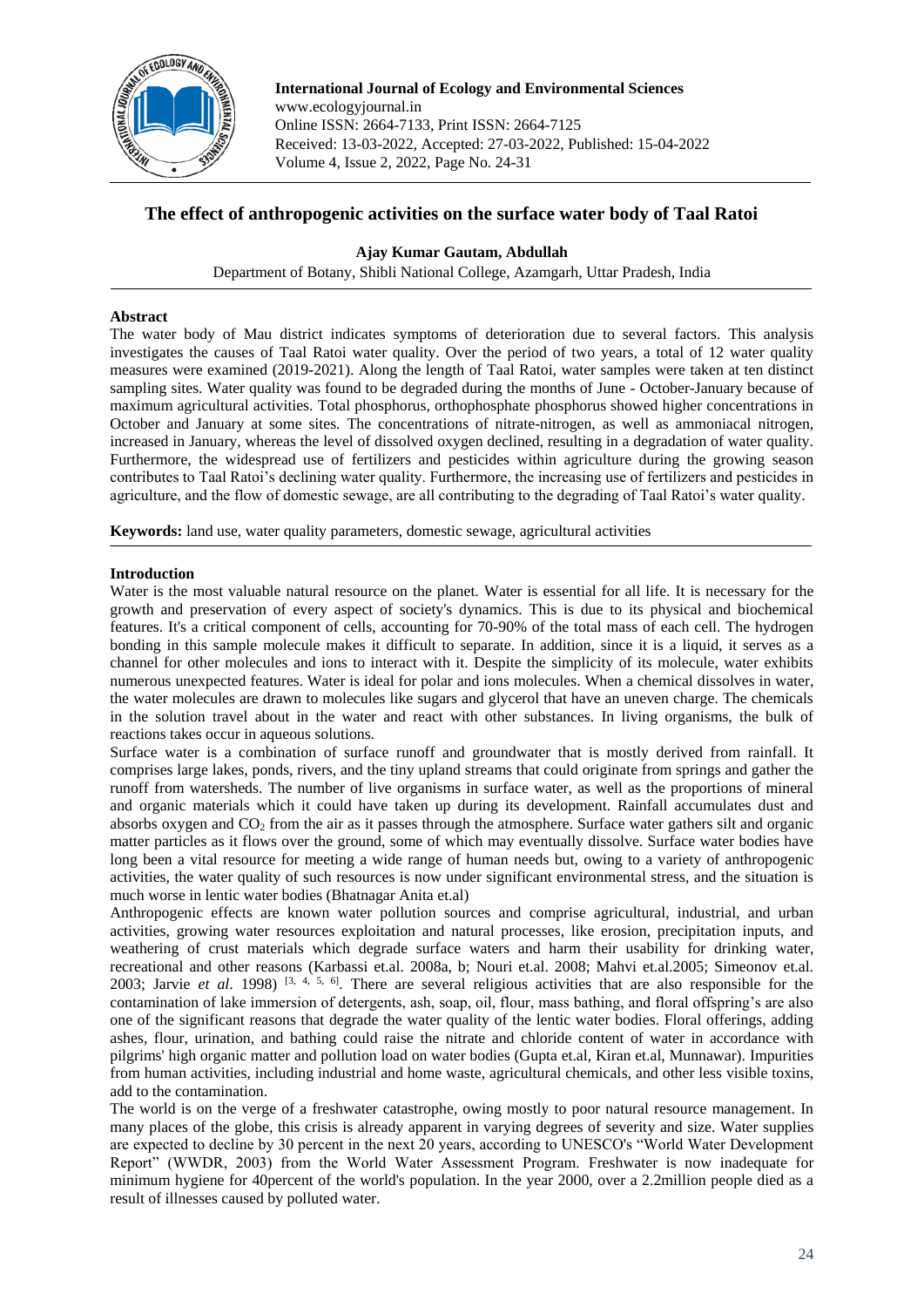Sewage and industrial waste runoff into rivers, on the other hand, are more likely to pollute the water. Heavy metals, acids, hydrocarbons, and air deposition are often found in industrial influents. Agricultural runoff, which comprises the bulk of nitrogen and phosphorus compounds from fertilizers, salts, pesticides, and poultry wastes, is another cause of water contamination. As per a report performed by NEERI, India's accessible water is contaminated to the tune of more than 80%. In such circumstances, shallow and tiny water bodies, like ponds, are more prone to changes in water quality caused by nutrient input. Nutrient enrichment as a consequence of excessive loading has enhanced productivity, resulting in eutrophication. According to WHO (1993), water is responsible for about 80percent of all human illnesses. As a result, continuous monitoring of such freshwater bodies is critical for physicochemical examination to determine the appropriateness of the water in use, not only to avoid disease outbreaks but also to prevent future degradation of the water.

The current study was conducted on Taal Ratoi to study 12 Physico-chemical parameters.

The fast growth of the population in recent years has led to the creation of new communities in the Taal Ratoi catchment. Humans started to degrade the environment, specifically the lentic water bodies by deforestation. Nutrient contents in lentic water bodies are also influenced by population density. The significant pollution load supplied by the household and agricultural sectors is now one of the noticeable concerns with the Taal Ratoi waters.

# **Study Area**

The study area is Taal Ratoi which lies to the east of Mau district with geographical coordinates of 26° 8′ -3.73″ N latitude and, 83° 42′ -14.23″ E longitude. Taal Ratoi is a natural lake near village Fatehpur-Talratoy, which has an area of around 1837hectares. It is connected to the adjacent Saryu (Ghaghara) river through a canal. It acts as an irrigation source for the area's farmers. Nonetheless, it is a popular tourist attraction and picnic site for locals. The area has a humid temperate climate**.** The majority of the rainfall is between June 15 to September 15. Taal Ratoi provides drinking water to a large population in the area it covers. Taal Ratoi is significant for agriculture since it provides a source of irrigation. Additionally, the Taal is a major source of fisheries.



**Fig 1:** Google image of Taal Ratoi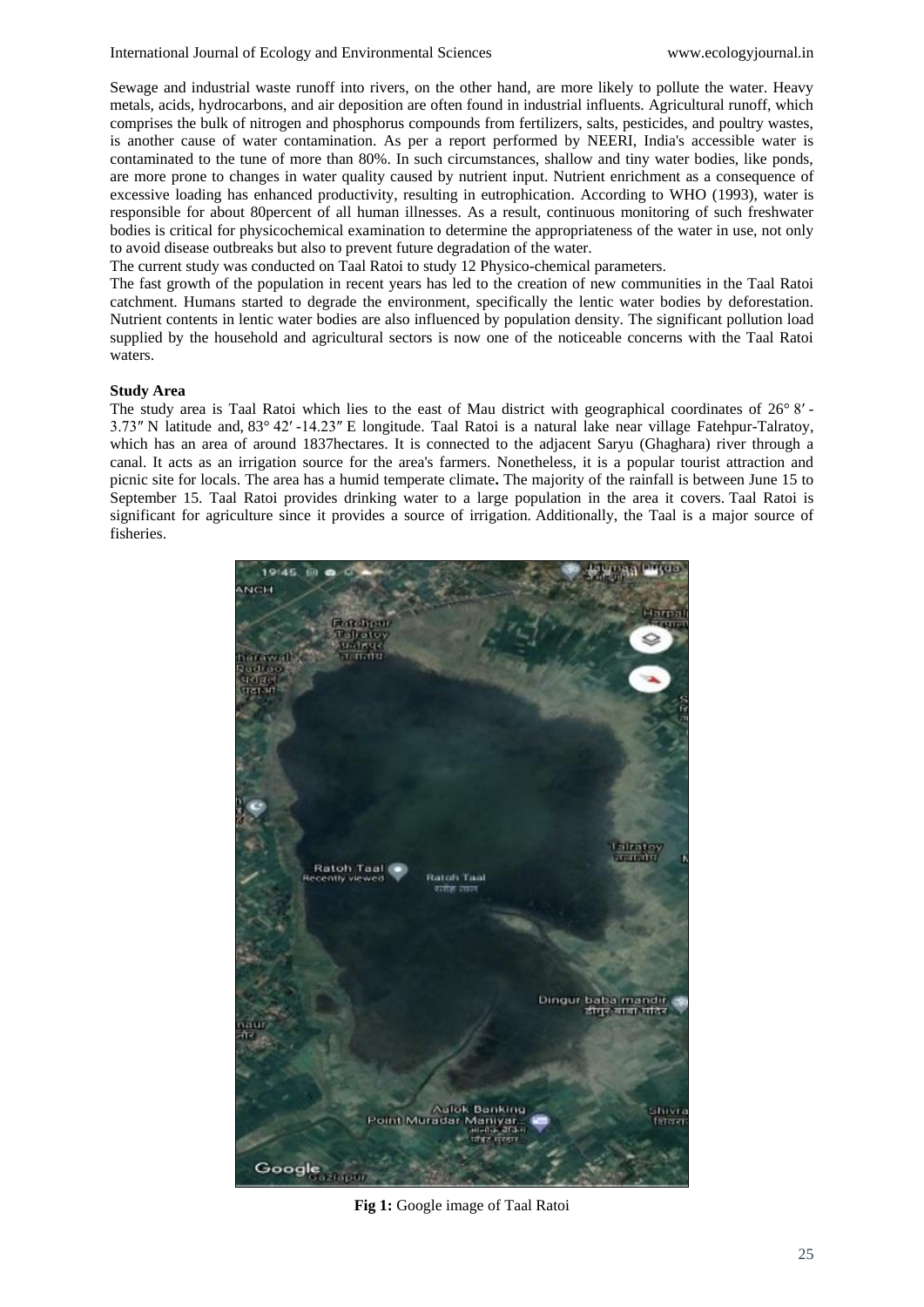

**Fig 2:** Location of Taal Ratoi in the map of India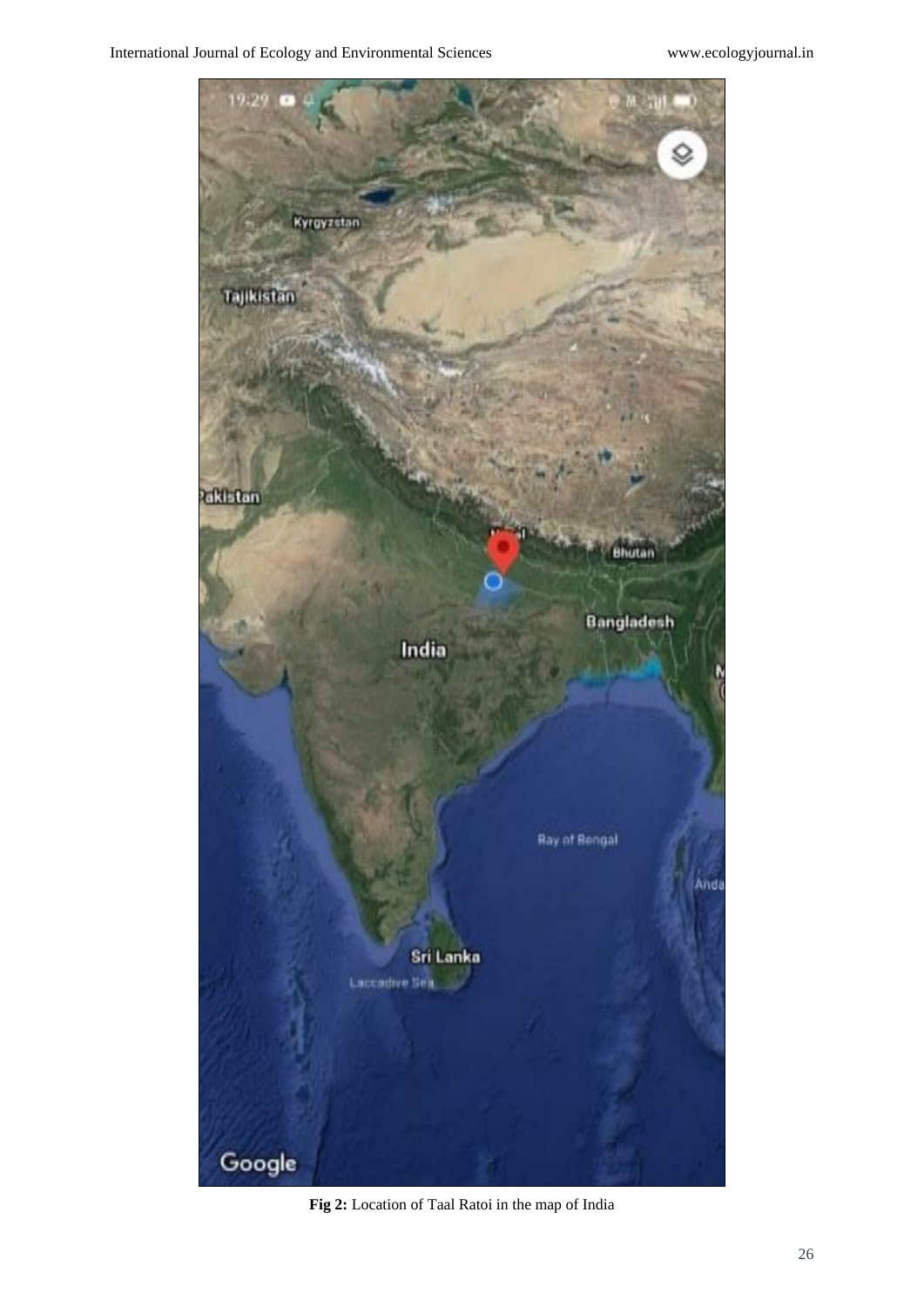

**Fig 3:** Image of Taal Ratoi



**Fig 4:** Image of Taal Ratoi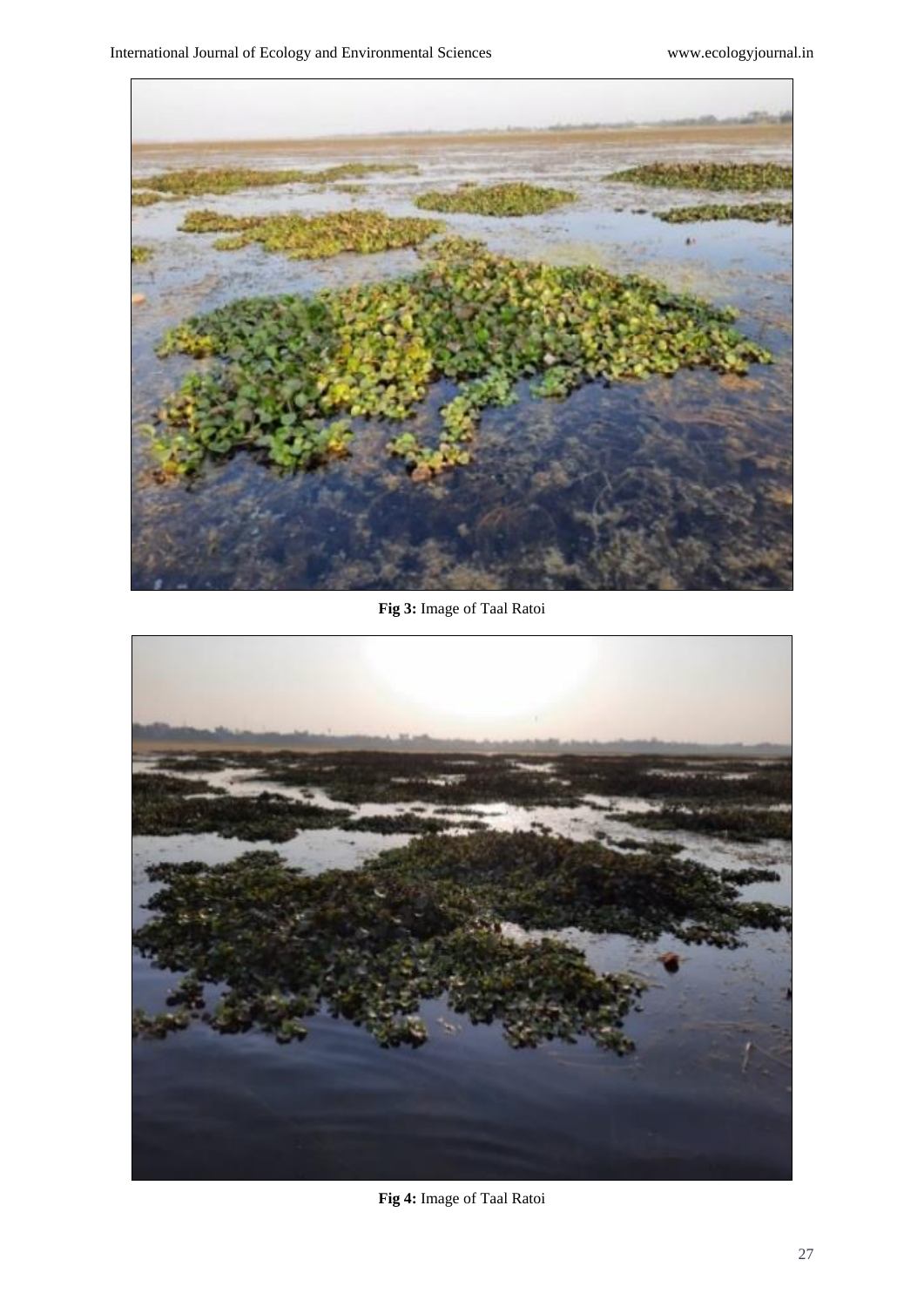#### **Material and Methods**

For physicochemical investigation, ten water sampling locations throughout the length of Taal Ratoi's lentic water bodies were selected. All of the sample bottles were cleansed with Laboline and cleaned with distilled water before collecting the water samples. Water samples were obtained in the morning from 8:30 a.m. to 12:00 noon. Glass jars with a 3-1 capacity were used to collect the samples. For the estimation of DO ("Dissolved Oxygen"), separate specimens were gathered in 250ml glass bottles. All samples were taken to the S.N.P.G College laboratory for refrigeration and were examined within 48 hours. The current study examined 12 physicochemical parameters such as orthophosphate phosphorus, total phosphorus, nitrate-nitrogen, ammoniacal nitrogen, total suspended solids, biological oxygen demand, total dissolved solids, total chlorides, total solids, dissolved oxygen, electric conductivity, and pH. All four seasons were analyzed: winter, autumn, summer, and spring. Priority was given to the evaluation of physicochemical variables. The measurements of phosphates, nitrates, DO, conductivity, as well as pH were placed immediately after those of the other variables. Standard procedures (AWWA and APHA 1999)<sup>[11]</sup> were used to examine the physicochemical characteristics. DO was predicted using a modified Winkler's technique, total chlorides were calculated using the argentometric technique (Mackerath *et al*.1978), nitrate nitrogen and ammoniacal nitrogen using the salicylate technique (CSIR 1974) [13], and orthophosphate phosphorus as well as total phosphorus using the Stannous Chloride approach (APHA 1999) [11]. The main goal of the current work was to examine the effect of anthropogenic activities on the surface water body of Taal Ratoi.

# **Result and Discussion**

Table 1 summarizes the findings of the water quality analysis. The pH scale measures the strength of the acidic or alkali character of water by measuring hydrogen ion concentration. As per WHO recommendations (WHO 2017), the pH value range allowed for drinking purposes is 6.5 to 8.5. In the current study, the pH value varies from 6.8-10.1 indicating that at some sites water is alkaline in nature. The lower value at site 10 (Fatehpur) is 6.8 in April month whereas in site 3(Mariyadpur) and site 10 (Fatehpur) in the month of January the value of pH is 10.1. The increasing value of pH is related to the rising pressure of pollution due to agricultural activities and domestic wastes. According to WHO (2017) EC ("Electrical Conductivity") reveals the concentration of ionized chemicals in water, and also is an indicator of salinity. Excessive salinity inhibits plant osmotic activity and hence water and nutrient uptake from the soil (Thakur et.al 2018; Cao et.al. 2019). The EC values in this lake's water samples ranged from 170 to 278 $\mu$ S/cm, showing that the EC values were greater than the recommended limit for drinking water. Dissolved oxygen varies from 5.3-11.2 mg/L. The maximum concentration of DO was noted in January month at site 1 but in the same month at sites 7, 8, and 9 the value of dissolved oxygen is minimum. This is a sign of heavy organic pollution leaches to the flushing of sewage into the lake. The BOD value should be less than 3mg/L according to the "Central Pollution Control Board" (CPCB 2008). It is observed from the current research BOD value ranges between 13-20mg/L. The value of BOD is varied from season to season. The BOD value is not acceptable for drinking purposes. Total chlorides concentration ranged from 28.5- 38.9 mg/L. Chlorides are found as potassium, sodium, as well as calcium salts. In addition, weathering causes rocks to release minerals into the soil and water. A high chloride content shows a considerable level of organic contamination (Munawar). The waste intake in the form of domestic sewage raised the lake's overall chloride content. TDS applies to every solid material in solution, whether ionized or non-ionized, but excludes dissolved gases or suspended colloids. The TDS shows the overall nature of the quality. Therefore, TDS levels are among the factors that determine the quality of drinking water (Prakasham et.al). The value of TDS was ranged from 121-199 mg/L. TDS was highest during the month of October which may be ascribed to human activities. But their value is not the worst. An increase in TDS affects the conductivity of water which shows the pollution load. Nitrogen nitrate levels have risen considerably. There's a connection between human activity and the introduction of nitrogenous wastes (bathing and other domestic activities). The value of nitrate-nitrogen ranged from 9.8-15.4 mg/L. Excessive nitrogen fertilizer usage in the catchment, which eventually ends up in the lake. Ammoniacal nitrogen, orthophosphate phosphorus, total phosphorus indicated almost the same pattern as nitrate nitrogen. Because these parameters are directly related to anthropogenic activities. Phosphorus contamination is due to the high pressure of human activities.

|                   |         |                          | Taal Ratoi (District Mau) |                                                                            |               |     |                   |             |     |               |            |       |
|-------------------|---------|--------------------------|---------------------------|----------------------------------------------------------------------------|---------------|-----|-------------------|-------------|-----|---------------|------------|-------|
| <b>Parameters</b> |         | Month MachhirahwanUtrain |                           | Mariyad Bairiya   Gopal   Dub   Ramu   Gangau Kakrad Fateh   Aver  <br>pur | deeh          | pur | ari               | pur         | pur | eeh           | pur        | age   |
|                   |         | <b>SITE 1</b>            | <b>SITE</b><br>2          | SITE <sub>3</sub>                                                          | SITE 4 SITE 5 |     | <b>SIT</b><br>E 6 | <b>SITE</b> |     | SITE 8 SITE 9 | SITE<br>10 |       |
| pH                | June    | 9.5                      | 8.6                       | 8.1                                                                        | 9.3           | 8.9 | 8.9               | 9.1         | 8.3 | 8.9           | 9.3        | 8.89  |
|                   | October | 9                        | 8.9                       | 9.2                                                                        | 9.6           | 9.3 | 8.9               | 9.4         | 9.6 | 9.2           | 9.4        | 9.25  |
|                   | Januarv | 9.7                      | 9.6                       | 10.1                                                                       | 8.9           | 9.1 | 9.4               | 9.9         | 9.5 | 9.5           | 10.1       | 9.58  |
|                   | April   | 9.5                      | 9.1                       | 8                                                                          | 9.1           | 8.8 | 8.7               | 9.1         | 8.2 | 8.5           | 6.8        | 8.58  |
| E C               | June    | 204                      | 199                       | 186                                                                        | 173           | 172 | 185               | 189         | 207 | 211           | 278        | 200.4 |
| $\mu$ S/cm)       | October | 197                      | 187                       | 185                                                                        | 177           | 180 | 178               | 189         | 204 | 209           | 268        | 197.4 |
|                   | January | 209                      | 207                       | 195                                                                        | 191           | 218 | 212               | 198         | 226 | 277           | 271        | 220.4 |

**Table 1:** Physicochemical analysis of Taal Ratoi across the different season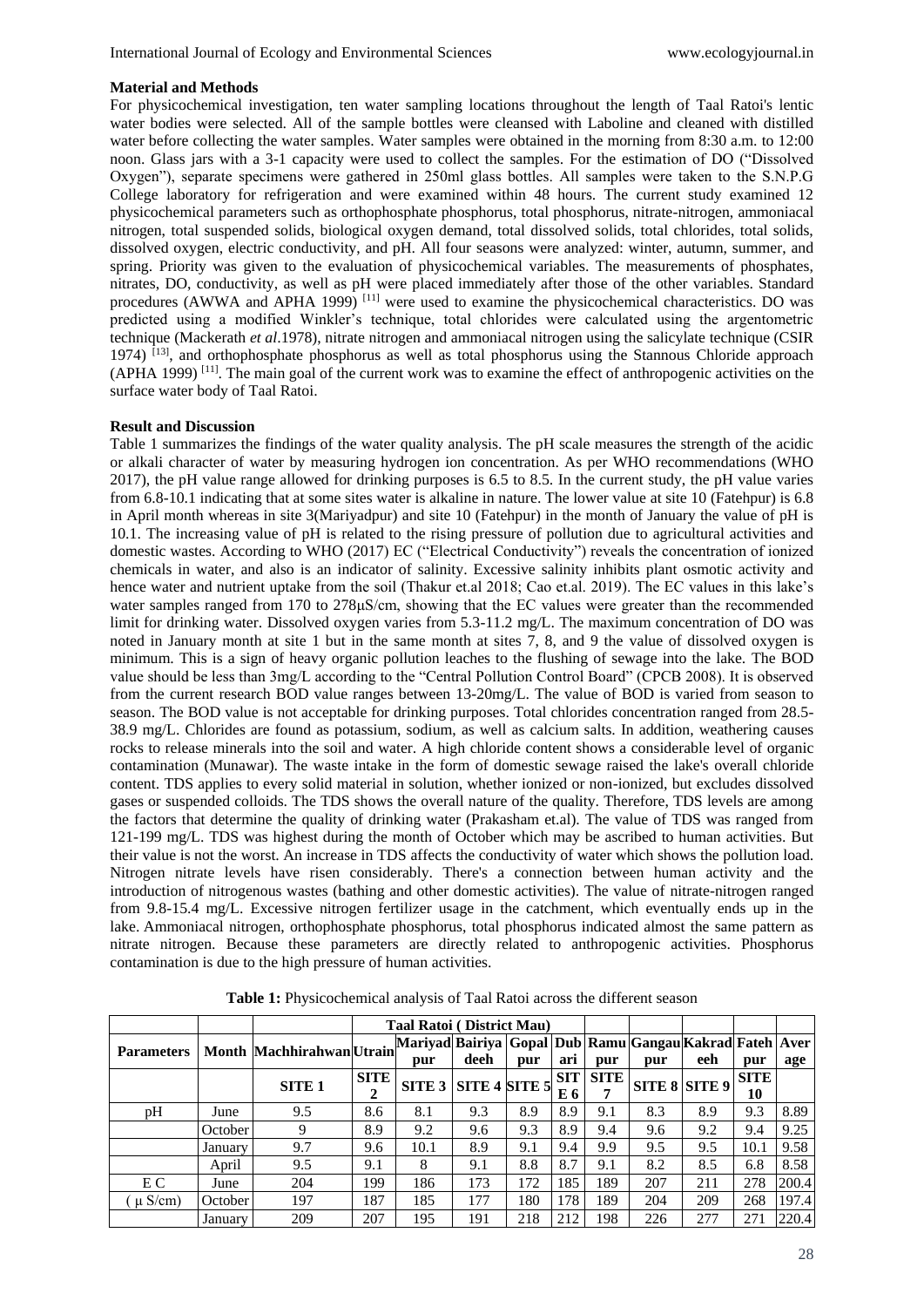|                                              | April                 | 186             | 188   | 195  | 179             | 174  | 170  | 176  | 195  | 203  | 227    | 189.3                             |
|----------------------------------------------|-----------------------|-----------------|-------|------|-----------------|------|------|------|------|------|--------|-----------------------------------|
| Dissolved<br>oxygen                          | June                  | 9.6             | 8.5   | 7.7  | 7.4             | 6.8  | 7.2  | 5.9  | 5.6  | 4.9  | 8      | 7.16                              |
| (mg/L)                                       |                       |                 |       |      |                 |      |      |      |      |      |        |                                   |
|                                              | October               | 8.9             | 8.5   | 7.9  | 6.8             | 6.9  | 7.8  | 6.7  | 7.5  | 8.2  | 7.5    | 7.67                              |
|                                              | January               | 11.2            | 8     | 8.2  | 7.5             | 8.6  | 7.8  | 5.3  | 5.3  | 5.9  | 6      | 7.38                              |
|                                              | April                 | 8.5             | 7.8   | 7.4  | 8.1             | 8.2  | 7.2  | 6.5  | 5.9  | 6.4  | 10.15  | 7.615                             |
| $BOD$ (mg/L)                                 | June                  | 17              | 18    | 17   | 18              | 18.9 | 16.5 | 19.5 | 18.9 | 16.5 | 16.7   | 17.7                              |
|                                              | $\overline{O}$ ctober | 15              | 16    | 16   | 16.5            | 18.6 | 17.6 | 19.1 | 18.3 | 16.7 | 16.9   | 17.07                             |
|                                              | January               | 19              | 15    | 15   | 15.6            | 16.7 | 16.4 | 17.9 | 17.6 | 16.8 | 17.6   | 16.76                             |
|                                              | April                 | $\overline{20}$ | 13    | 14   | 17              | 16.6 | 19.5 | 16.8 | 16.9 | 17.3 | 18.3   | 16.94                             |
| <b>Total solids</b>                          |                       |                 |       |      |                 |      |      |      |      |      |        |                                   |
| (mg/L)                                       | June                  | 142             | 142   | 137  | 132             | 142  | 129  | 133  | 147  | 164  | 171    | 143.9                             |
|                                              | October               | 156             | 160   | 163  | 145             | 168  | 149  | 149  | 166  | 170  | 199    | 162.5                             |
|                                              | January               | 142             | 145   | 137  | 135             | 144  | 141  | 136  | 150  | 174  | 173    | 147.7                             |
|                                              | April                 | 128             | 127   | 125  | 123             | 121  | 126  | 128  | 131  | 126  | 151    | 128.6                             |
| Total<br>dissolved<br>solids (mg/L)          | June                  | 97              | 98    | 91   | 90              | 102  | 87   | 92   | 105  | 121  | 127    | 101                               |
|                                              | October               | 100             | 101   | 104  | 103             | 107  | 90   | 97   | 107  | 106  | 132    | 104.7                             |
|                                              | January               | 99              | 98    | 91   | 90              | 102  | 98   | 92   | 105  | 129  | 127    | 103.1                             |
|                                              | April                 | 102             | 100   | 99   | 98              | 100  | 103  | 104  | 106  | 110  | 125    | 104.7                             |
|                                              |                       |                 |       |      |                 |      |      |      |      |      |        |                                   |
| Total<br>suspended<br>solids (mg/L)          | June                  | 45              | 44    | 46   | 42              | 40   | 42   | 41   | 42   | 43   | 44     | 42.9                              |
|                                              | October               | 56              | 59    | 59   | 62              | 61   | 59   | 62   | 61   | 64   | 67     | 61                                |
|                                              | January               | 43              | 47    | 46   | 45              | 44   | 43   | 44   | 43   | 45   | 46     | 44.6                              |
|                                              | April                 | 26              | 27    | 26   | $\overline{25}$ | 21   | 23   | 24   | 25   | 26   | 26     | 24.9                              |
| Total<br>chlorides<br>(mg/L)                 | June                  | 34.5            | 33.19 | 31.7 | 31.4            | 32.4 | 32.6 | 34.6 | 34.7 | 34   | 29.2   | 32.82<br>9                        |
|                                              | October               | 32.2            | 32.14 | 32.4 | 32.3            | 29.7 | 32   | 35.3 | 36.1 | 32   | 28.5   | 32.26<br>$\overline{\mathcal{L}}$ |
|                                              | January               | 31.1            | 30.3  | 31.7 | 34.3            | 31.5 | 27.6 | 31   | 37   | 29.6 | 29.6   | 31.37                             |
|                                              | April                 | 37.3            | 29.4  | 34.6 | 33.2            | 32.4 | 29.5 | 35   | 36   | 36.5 | 38.995 | 34.28<br>95                       |
| Nitrate<br>Nitrogen<br>(mg/L)                | June                  | 13.2            | 11.9  | 12.5 | 11.9            | 11.8 | 11.2 | 11.6 | 12.5 | 12.3 | 12.3   | 12.12                             |
|                                              | October               | 12              | 12.1  | 12.9 | 12.1            | 12.3 | 12.6 | 12.2 | 12.9 | 13.1 | 13.5   | 12.57                             |
|                                              | January               | 14              | 13.4  | 13.2 | 13.9            | 13.6 | 13.9 | 13.3 | 13.1 | 14.3 | 15.4   | 13.81                             |
|                                              | April                 | 10              | 10.2  | 10.1 | 9.9             | 9.8  | 9.9  | 10.2 | 9.9  | 11.2 | 12     | 10.32                             |
| Ammoniacal<br>Nitrogen<br>(mg/L)             | June                  | 2.2             | 2.3   | 2.3  | 2.4             | 2.2  | 2.3  | 2.4  | 2.4  | 2.7  | 2.6    | 2.38                              |
|                                              | October               | 2.5             | 2.2   | 2.5  | 2.7             | 2.6  | 2.7  | 2.8  | 2.7  | 2.8  | 2.8    | 2.63                              |
|                                              | January               | 3.4             | 3.6   | 3.9  | 4.1             | 4.3  | 4.5  | 4.6  | 4.5  | 5.1  | 5.5    | 4.35                              |
|                                              | April                 | 1.9             | 1.8   | 1.5  | 1.7             | 1.5  | 1.6  | 1.7  | 1.8  | 1.9  | 2.3    | 1.77                              |
| Orthophospha<br>te phosphorus<br>$(\mu g/L)$ | June                  | 11              | 12    | 12.5 | 12.3            | 12.3 | 11.5 | 11.4 | 11.6 | 12   | 12.3   | 11.89                             |
|                                              | October               | 16              | 19    | 20.2 | 20.5            | 20.4 | 20.1 | 19   | 19.5 | 18.5 | 19.6   | 19.28                             |
|                                              | January               | 13              | 14    | 13   | 14              | 13.6 | 14   | 13.2 | 13.2 | 14.2 | 14.2   | 13.64                             |
|                                              | April                 | 10              | 11    | 12   | 13              | 11   | 12   | 11.2 | 11.4 | 12.2 | 11.6   | 11.54                             |
| Total<br>phosphorus<br>$(\mu g/L)$           | June                  | 14              | 14    | 14.3 | 14.7            | 15   | 14   | 12.5 | 12.8 | 13.7 | 13.2   | 13.82                             |
|                                              | October               | 19              | 20.7  | 22   | 22.7            | 22.9 | 23   | 21   | 22.5 | 20.5 | 21.5   | 21.58                             |
|                                              | January               | 12.6            | 15.6  | 17   | 14.8            | 16   | 15   | 14   | 15.6 | 16.5 | 16.2   | 15.33                             |
|                                              | April                 | 12              | 12.3  | 14   | 14.5            | 13   | 14   | 12.5 | 12.6 | 13.2 | 12.7   | 13.08                             |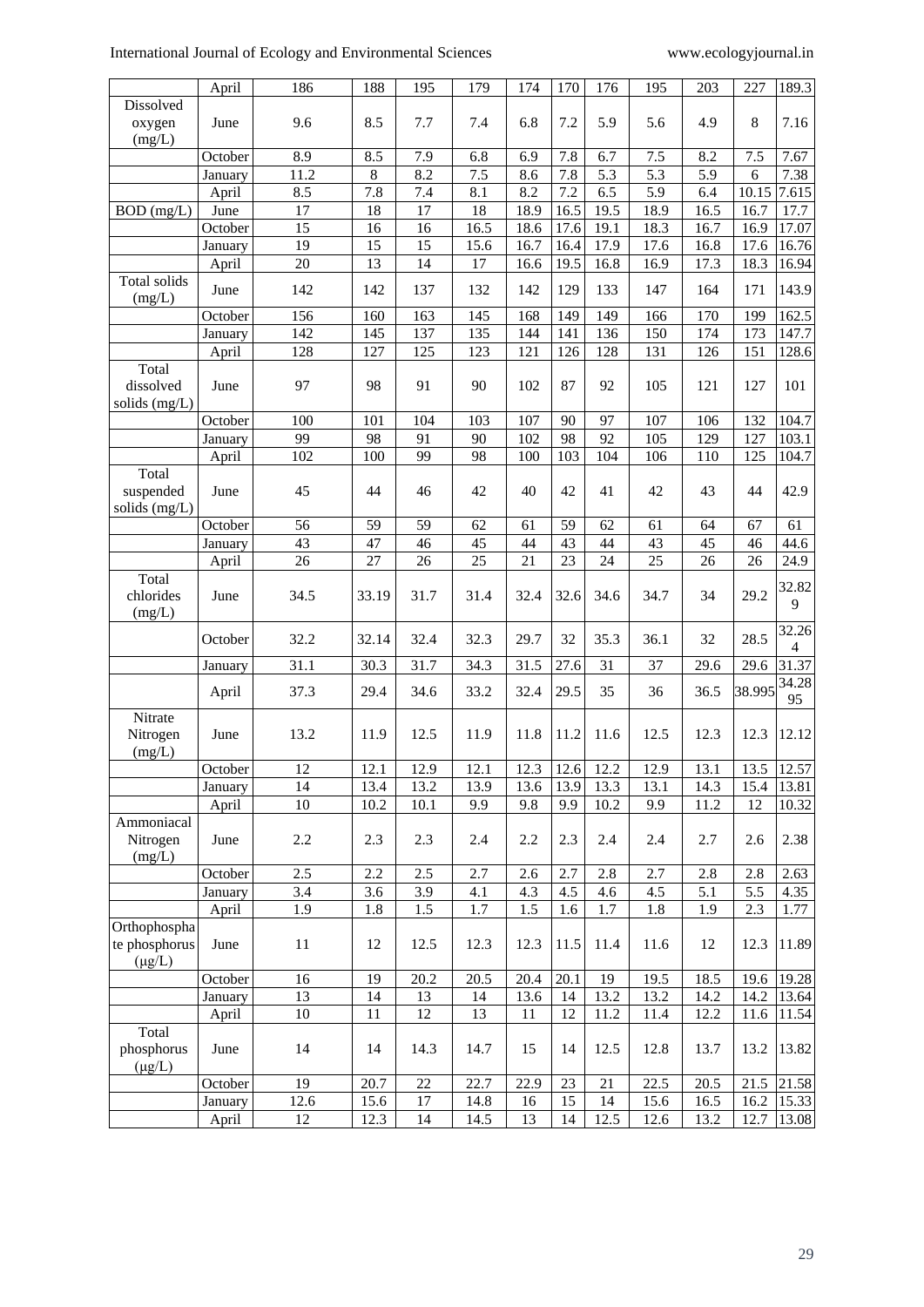

**Fig 5**